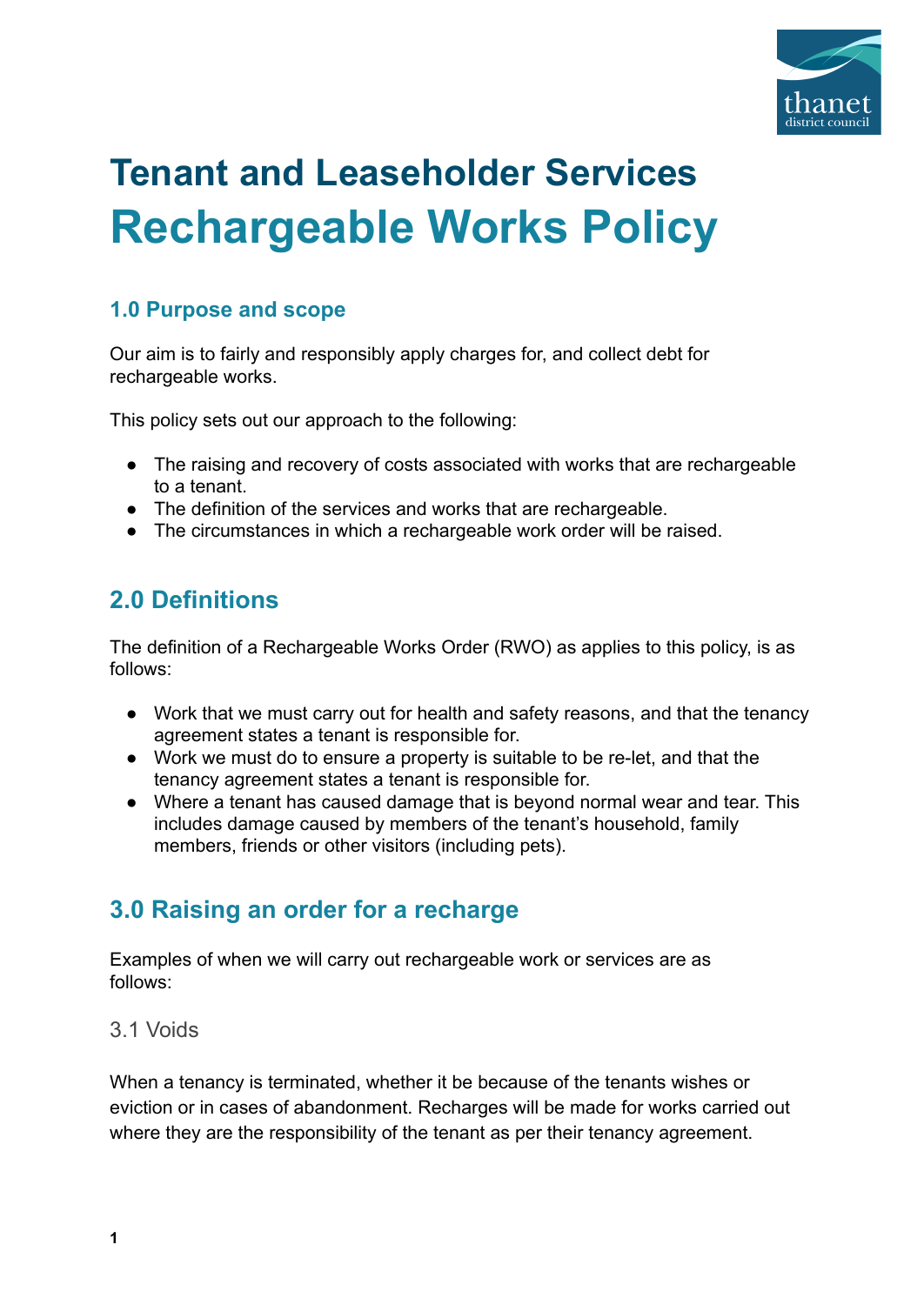#### Explicitly:

- The cost for cleaning and clearance of rubbish left in a property or the garden following the termination of the tenancy.
- Clearance of an overgrown garden.
- Renewal of fencing, other than where the fence borders a public right of way.
- The cost of clearance and disposal of items that have been left behind by the tenant when the property has been vacated.
- The cost of work carried out to correct a former tenant's repair responsibilities as outlined in the tenancy conditions and to ensure that the property is suitable for relet.
- The cost of works required to correct unauthorised alterations to properties.
- The cost to treat any insect or rodent infestations in the property.
- The cost of repairs that become necessary as a consequence of the actions of the tenant, beyond what we consider to be reasonable wear and tear. This includes recharging the cost for the replacement of any fixtures or fittings in the property that have been damaged or destroyed.

#### 3.2 Repairs

The circumstances in which we will recharge the tenant for repair work include:

- Repairs that are normally the responsibility of the tenant that, if not done, pose a health and safety risk.
- Repairs that become necessary as a consequence of the actions of the tenant, beyond what we consider to be reasonable wear and tear, particularly where this presents a health and safety risk. This includes recharging the cost for the replacement of any fixtures or fittings in the property that have been damaged or destroyed.
- Work required to correct unauthorised alterations to properties, particularly where this poses a health and safety risk or compromises fire safety.
- Work necessary to protect the local authority housing asset. In these cases the minimum amount of work required to achieve this will be undertaken and recharged to the tenant.

#### 3.3 Gaining access

● We will recharge tenants' costs incurred gaining access to their home to carry out emergency works, where previous attempts to gain access have been ignored (this is usually 3 attempts) i.e. to carry out the annual gas safety inspection or electrical inspection.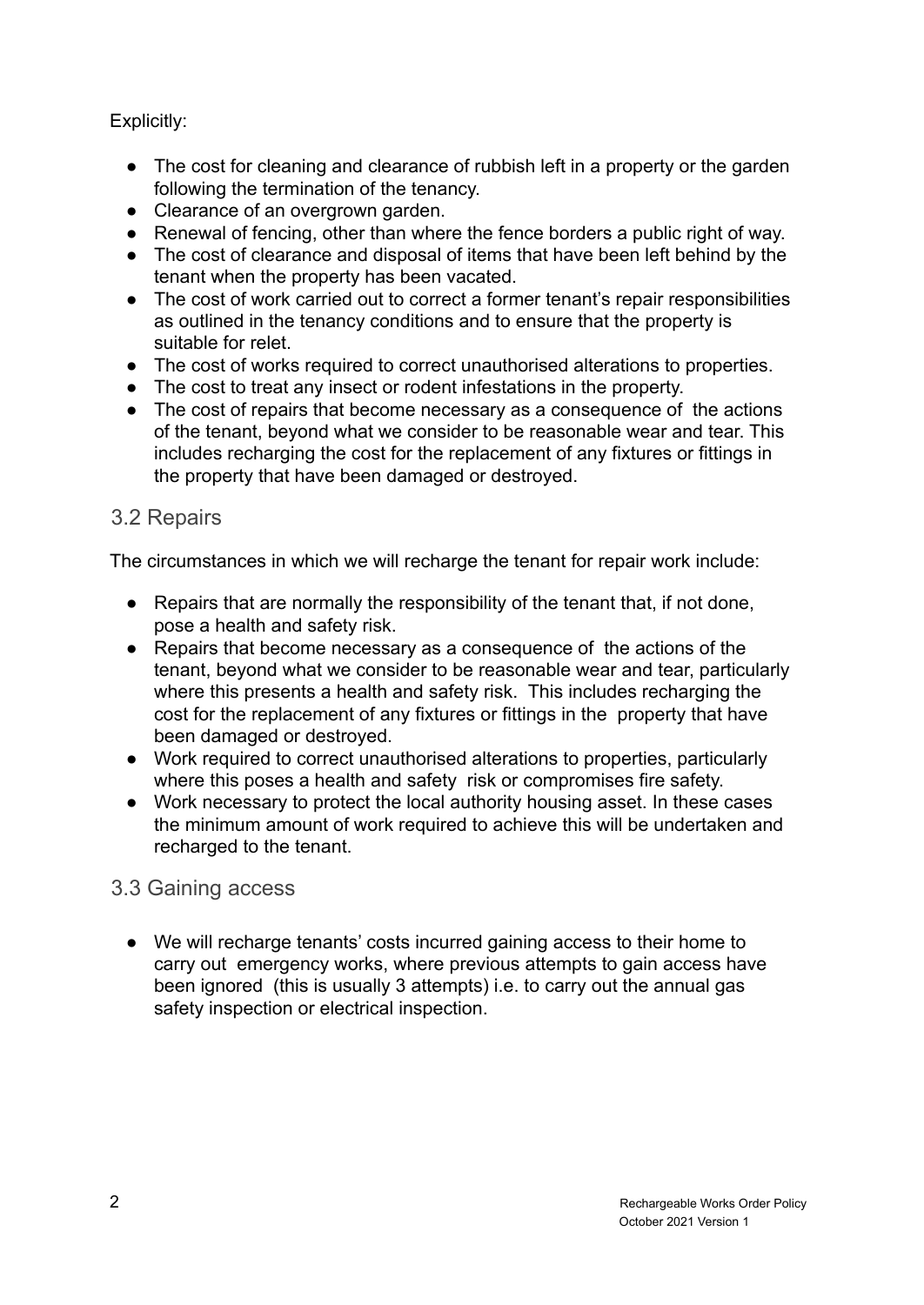#### 3.4 Miscellaneous recharges

Other occasions where we will recharge cost to the tenants are:

- Clearing bulky items from communal areas where the tenant responsible for the inappropriate disposal of this can be clearly identified.
- Costs associated with clearing and repairing an unhygienic or verminous property during the course of a tenancy.
- When a tenant has lost their keys or key fob.
- Clearing of gardens as the consequence of enforcement action.
- Where a tenant has requested a repair that is their responsibility, and we have agreed to carry it out.

### **4.0 Recovering the recharge**

- Tenants will receive an invoice for a rechargeable work
- All rechargeable works will be subject to an administration fee, which will be reviewed annually.
- The invoice must be paid within 30 days of receipt.

## **5.0 When a recharge will not be invoiced**

There are circumstances when a RWO will be raised but the tenant will not be invoiced. These include:

- When a tenant has passed away, and there is no estate to pay the cost.
- When a tenant goes into residential care and has no means to pay.
- When a tenant has been a victim of a serious crime and has reported this to the police. (This must be substantiated by a crime reference number and supporting evidence from the police.)
- Where the tenant has been a victim of domestic abuse and was unable to prevent damage being carried out to the property. (Supporting evidence will be required from the police or other relevant statutory support agency)

## **6.0 Collecting debts**

Collection of debts associated with this policy will be managed under the Income Recovery, Rent Arrears including Enforcement & Eviction Policy.